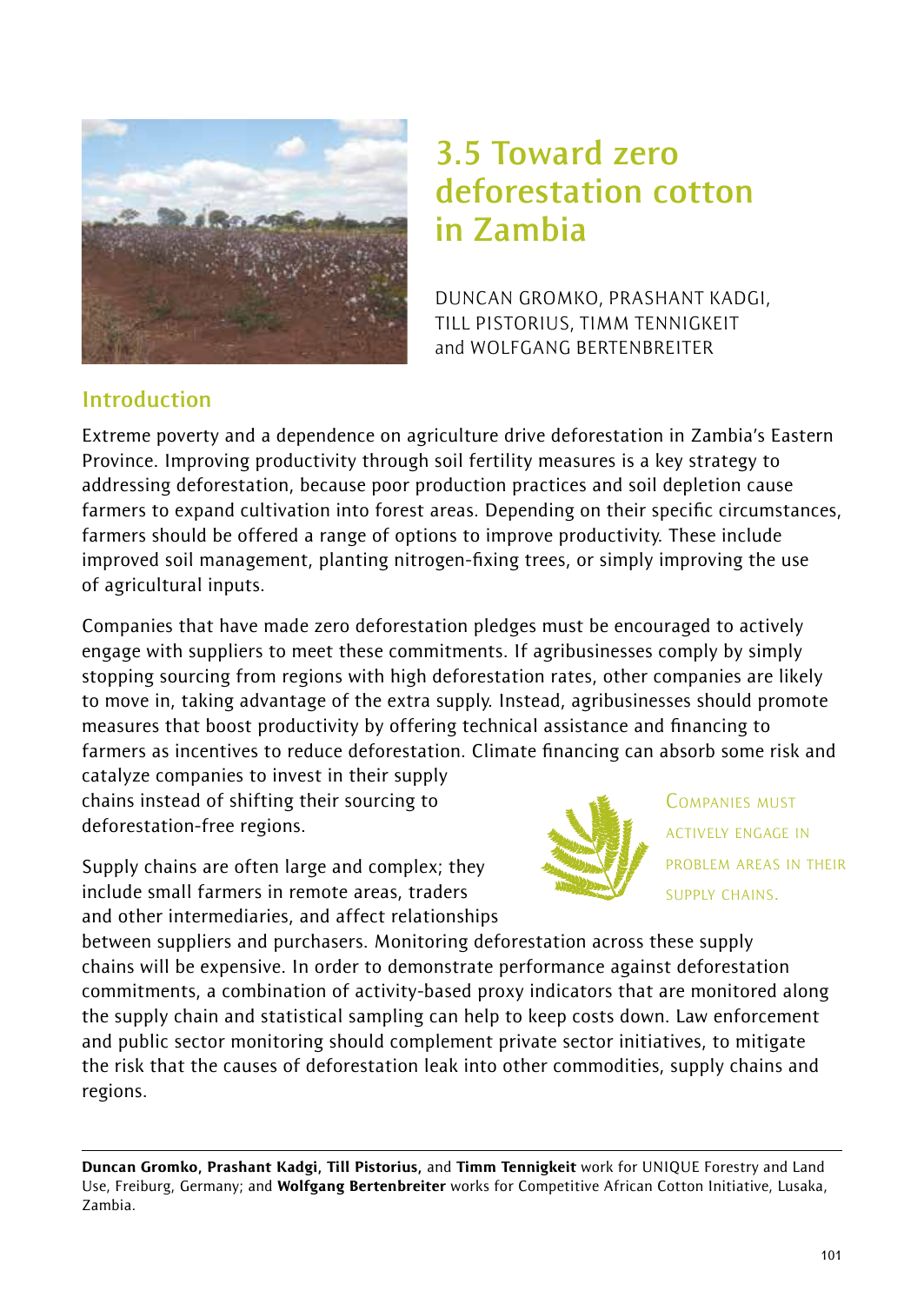## **Cost-effective deforestation-free supply chains**

More than 700 companies have made zero deforestation commitments to date, as part of and since the New York Declaration on Forests of 2014. However, many have yet to implement their pledges through policies specific to commodities and geographic areas, and evaluating progress remains a significant challenge. The first step toward meeting



such commitments is to understand the drivers of deforestation in a particular company's supply chain. Increasing public access to satellite imagery and commodity flow data helps to better track deforestation and its drivers. However, even as such information becomes increasingly available, it remains difficult for a company to link land use and deforestation to a specific supplier or commodity.

Once a company understands where and how it is affecting deforestation, it must take steps to reduce deforestation in its supply chain, and not just shift its sourcing to regions not associated with deforestation. By taking these steps,

it improves relationships with suppliers and increases productivity, better securing the supply of raw commodities and meeting consumer demands. Notwithstanding these benefits, agribusinesses often see expanding support to suppliers as a risk. Low-cost climate change financing may help to overcome cost barriers.

## **The context**

Eastern Province is one of Zambia's poorest provinces. Half of the population are unable to satisfy their basic food requirements and more than three-quarters live on less than US\$1.90 a day. Smallholder families cultivate about two hectares on average and they clear forests to expand the area under production. Yields are low, averaging about two tonnes per ha per year for the main maize crop. Extension services provided by governments, NGOs and agribusinesses tend to be very limited.

The clearing of forests for agriculture is driven by the need to open new land for cultivation due to declining soil fertility on existing agricultural lands, or to expand production in order to improve income and food security. The root causes of declining soil fertility are poor farming practices, such as burning crop residues and repeated planting of cereals without incorporating soil enhancing crops. Once land productivity has declined, farmers look for new areas to cultivate, clearing forests in the process. Between 2000 and 2010 in Eastern Province, 54,027 ha of forests were lost, with a further 102,087 ha lost between 2010 and 2014 (Figure 1).

The two main drivers of deforestation and forest degradation in Zambia are agricultural expansion and charcoal production (Chomba et al. 2012; Giesecke 2012; Vinya et al. 2012). Charcoal making is often the first step in deforestation, and as forests are depleted, they are eventually cleared for agricultural use. The main agricultural crops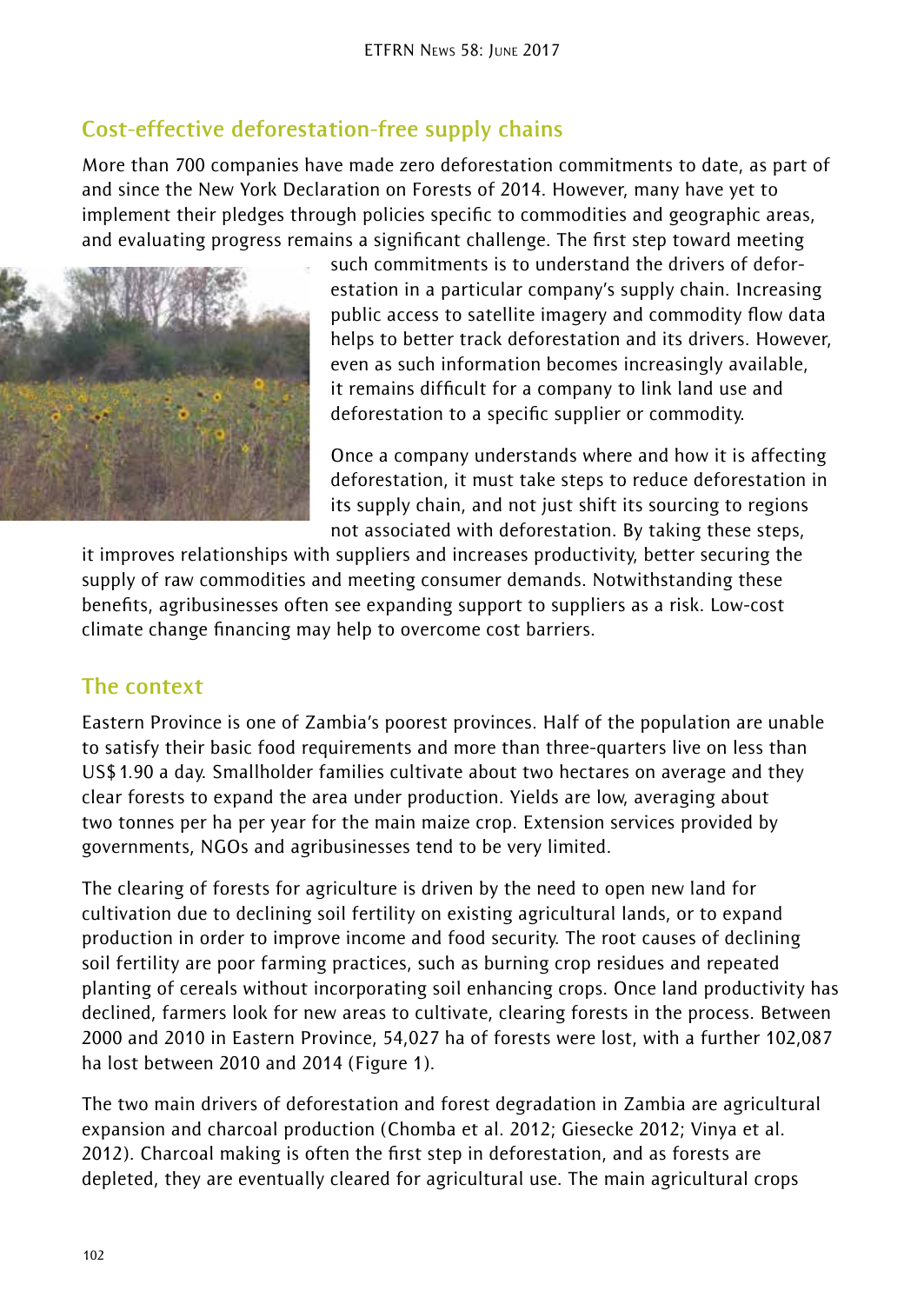include maize, sunflower, groundnuts, soy, cotton, tobacco and sweet potato. Maize has been the dominant crop for many years, but cotton production is increasing rapidly, driven by the increasing demand from national and international traders that export to South Africa and beyond (Figure 2).



Figure **1**. Forest loss in Zambia's Eastern Province, 2000–14

Source: Republic of Zambia 2017

### **The Competitive African Cotton Initiative**

The Competitive African Cotton Initiative (COMPACI) was formed by an international group of cotton companies representing US\$65 million in annual turnover. The initiative includes four members who operate in Zambia: Alliance Ginneries, Cargill, NWK Agri Services, and Continental Ginnery. Among other social and environmental sustainability targets, COMPACI requires its members to eliminate primary forest deforestation. To achieve this goal, they must boost productivity, since farmers will not stop deforesting if it means reduced income. Many companies already provide some forms of outreach, which can be adapted to encourage more sustainable practices and expanded to reach more farmers, especially in deforestation hotspots.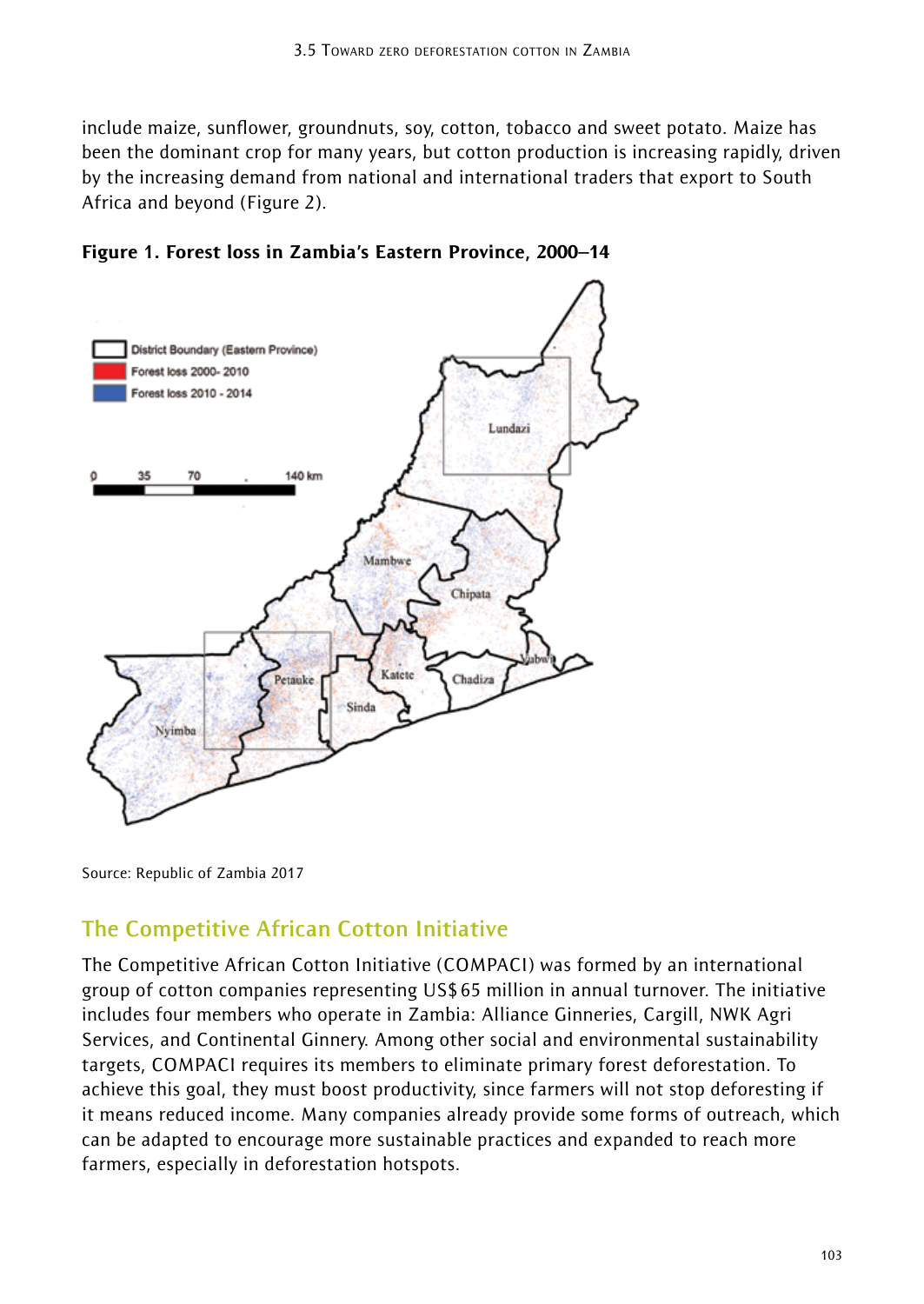COMPACI members vary significantly in how they reach suppliers. NWK, for example, employs distributors that work through lead farmers to advise others. Lead farmers are often successful community members who have been trained by agribusinesses and who promote improved practices to their neighbours. Alliance Ginneries establishes demonstration plots to promote best farm management practices. Cargill recently announced that it will scale back its direct outreach to farmers and instead will work through agri-dealers and other intermediaries.



Figure 2. Cultivated area (ha) of select crops, 2003–12, Eastern Province

Demonstration plots that show improved soil management practices are a cost-effective way for cotton agribusinesses to boost productivity among suppliers. Land preparation, inputs, maintenance and staff costs are estimated at US\$60 for a 0.2-ha cotton demonstration plot, and these efforts can increase productivity from 400 to 900 kg per ha. Alliance Ginneries plan to increase the number of its demonstration plots by 50%, to 1,500 by 2017, at a total cost of US\$90,000. A productivity gain of 500 kg per ha on some 2,250 ha of suppliers' land would lead to an additional 1,125 tonnes of unprocessed cotton available to Alliance each year.

Although there are long-term benefits to increasing the engagement in supply chains, such a model remains untested, and is perceived as risky for many commodities. Some of the proposed business models do not break even for years, meaning that such investments would require a leap of faith from agribusinesses who do not have external support.

Source: Tembo and Sitko 2013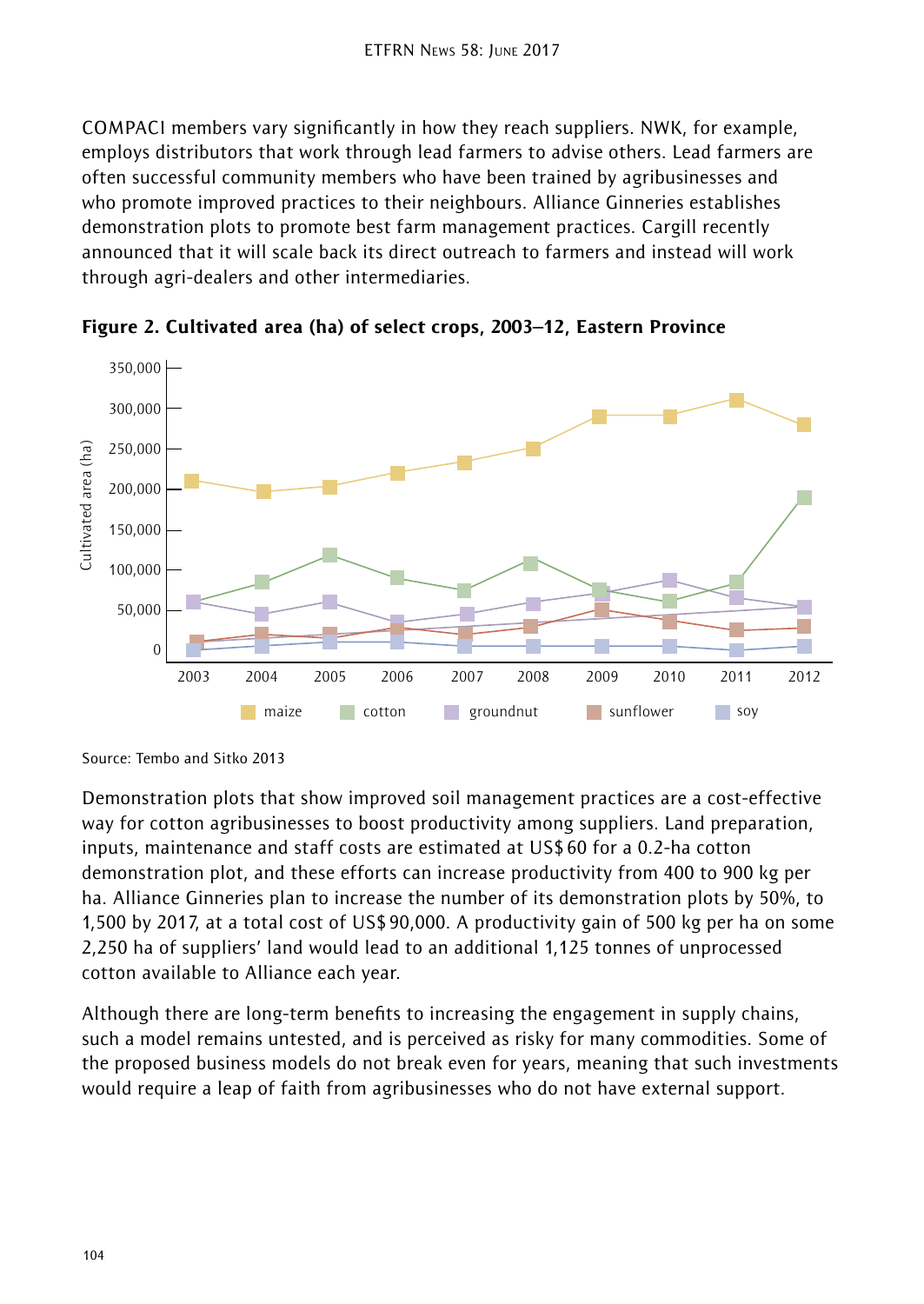## **Sustainable business models**

COMPACI members can choose various ways to boost productivity among their suppliers. The four key options are inorganic fertilizers, improved soil management practices, agroforestry, and pest management.

#### *Inorganic fertilizers*

Inorganic fertilizers have become expensive, and at approximately US\$500 per tonne they are now difficult for some smallholder farmers to afford. However, input financing can help to overcome temporary liquidity gaps, and an investment of US\$50 in additional fertilizer leads to an increased output of US\$330 in yields of maize.

#### *Improved soil management practices*

Improved soil management practices include minimizing soil disturbance through ripping, and the preparation of planting basins, permanent organic soil cover, and crop rotation. These increase yields by improving soil fertility and soil moisture while reducing erosion and increasing nutrient availability (Kabwe et al. 2014). The Indaba Agricultural Policy Research Institute used an existing Rural Agricultural Livelihoods Survey (2015) along with their own surveys to estimate the actual costs and benefits of improved soil management practices in maize production. They found that a very small (4%) increase in total input costs was far outweighed by a 15% increase in revenues, adding to an overall increase in the gross margin from 84 to 135%. Maize production is a low-margin venture; conventional agriculture or improved soil management practices generate US\$84 and US\$135 per ha per harvest, respectively. Although this increase in profitability of 61% is substantial, only 5% of farmers have fully adopted practices in districts where it was promoted and partial adoption rates were only slightly higher (Chapoto 2016).

#### *Agroforestry*

Limited nitrogen levels in Eastern Province soils are a major constraint to agricultural productivity. As a response, nitrogen-fixing agroforestry systems have been promoted in Zambia by ICRAF and others since the 1990s (Ajayi et al. 2005). Leguminous trees such as *Sesbania sesban, Tephrosia vogelii, Tephrosia candida, Faidherbia albida* and *Cajanus cajan*  have high growth rates. In adition, they cause nitrogen to accumulate and improve the physical and chemical prop-



erties of soil, which increases yields and drought resilience while providing fuelwood and other byproducts. Considering all costs and benefits, agroforestry systems have a benefitcost ratio of 2.77 to 3.13, compared to 2.65 to 3.13 for subsidized fertilizer and 1.77 to 3.13 for unsubsidized fertilizer; Ajayi et al. 2009), but if agroforestry is to succeed, agribusinesses must demonstrate its benefits to small producers. To date, COMPACI agribusinesses provide nitrogen fixing trees to producers for free, but members need to establish demonstration sites and work with lead farmers in order to convince others of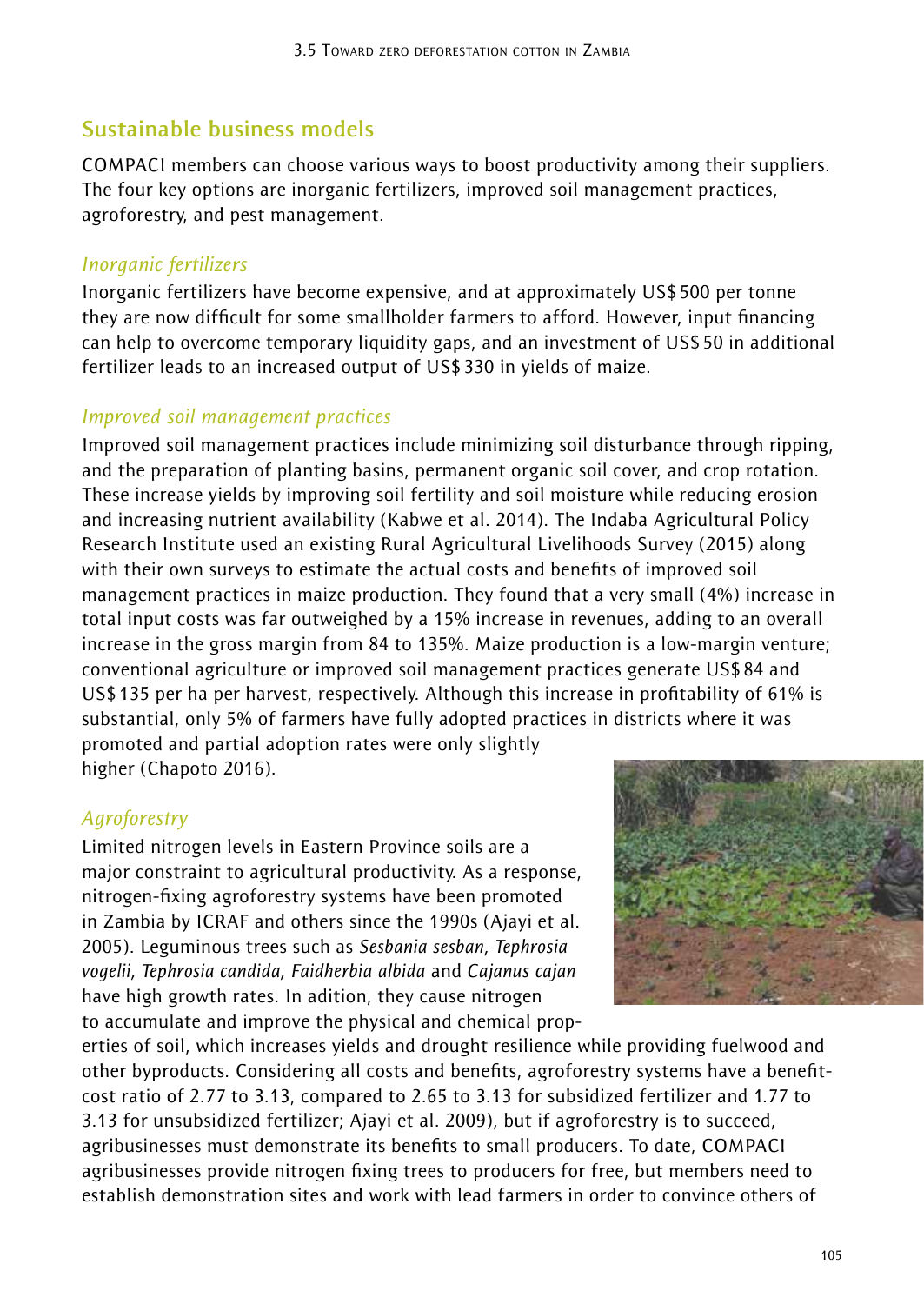their benefits. They must also develop a business model to produce and distribute seedlings, since the low availability of trees and the lack of nurseries are barriers to widespread adoption.

#### *Pest management*

The most common cotton pest management approach involves pesticide. Many chemicals are highly toxic and require protective equipment for safe application that is unaffordable for smallholders. An alternative is integrated pest management, which includes intercropping and molasses traps. Molasses traps are increasingly being used in smallholder cotton plantations. They are relatively low cost, at around US\$1 per trap, they last two to three years, and only five to seven traps per ha are needed. This means that an investment of US\$7 per hectare could lead to a saving of US\$10 per ha in reduced chemical costs and an additional US\$90 in revenue over two years. Given this rapid payback, COMPACI members could supply traps as a part of their input package and promote them on demonstration plots.

## **Advancing zero deforestation goals**

Cotton farmers in Zambia will need significant assistance to make these changes, which include improved inputs, technical assistance and long-term investment. COMPACI members have the capacity to promote productivity among their suppliers, while linking support for farmers to the elimination of deforestation. Financing for climate change mitigation goals can be used to help overcome barriers that currently prevent agribusinesses from engaging more deeply with their supply chains.

As COMPACI members formulate strategies to reach their suppliers, it will be important to develop a means of verifying compliance with zero deforestation. In order to supplement remote sensing, which is one method of verification, COMPACI members will have to use their existing networks with suppliers to physically monitor deforestation. Given that there are hundreds of thousands of small, remote farmers in the Eastern Province alone, it will be necessary to develop and implement cost-effective means of monitoring. It is strongly recommended that methodologies involve sampling in the selection and assessment of farmers.

Initiatives led by the private sector can help to address deforestation, but it is necessary that these efforts collaborate with the public sector to maximize their impact. Many agribusinesses that operate in Eastern Province are not COMPACI members and they are not likely to make the same investments as members in reducing deforestation in their value chains. Furthermore, commodities that members do not produce or trade, such as tobacco and charcoal, are also important drivers of deforestation.